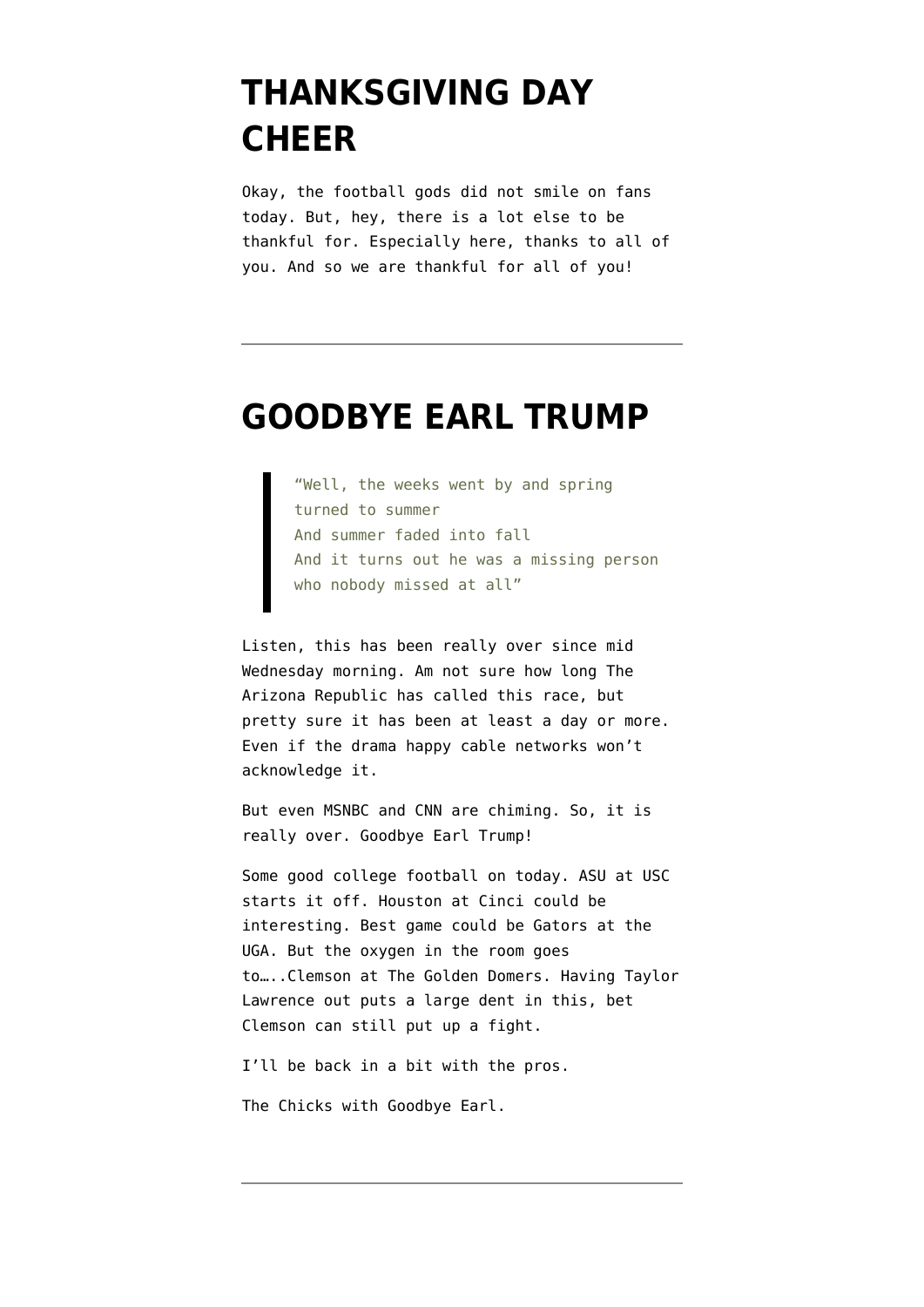# **[LAST TRASH TALK](https://www.emptywheel.net/2020/10/31/last-trash-talk-before-the-election/) [BEFORE THE ELECTION](https://www.emptywheel.net/2020/10/31/last-trash-talk-before-the-election/)**

The long national nightmare is hitting the home stretch, Sean Connery has passed, and there is some great football and F1 on tap this weekend.

### **[TEN DAYS TO GO TRASH](https://www.emptywheel.net/2020/10/24/ten-days-to-go-trash-talk/) [TALK](https://www.emptywheel.net/2020/10/24/ten-days-to-go-trash-talk/)**

There are ten days left to insure the Trump Train leaves the station forever. Let Mr. Springsteen tell you to drive that train on out of town.

# **[TUSCALOOSA GETS THE](https://www.emptywheel.net/2020/10/17/tuscaloosa-gets-the-birmingham-blues/) [BIRMINGHAM BLUES](https://www.emptywheel.net/2020/10/17/tuscaloosa-gets-the-birmingham-blues/)**

The Saban Spreader:

### **[WHAT A WEEK TRASH](https://www.emptywheel.net/2020/10/04/what-a-week-trash-talk/) [TALK](https://www.emptywheel.net/2020/10/04/what-a-week-trash-talk/)**

Since the period where there was no sports to trash talk about, and this turned into a music blog, it has been hard to get back into the normal trash groove. Let's try to get back to it, because everything else is botched up.

The NBA has actually been pretty good in their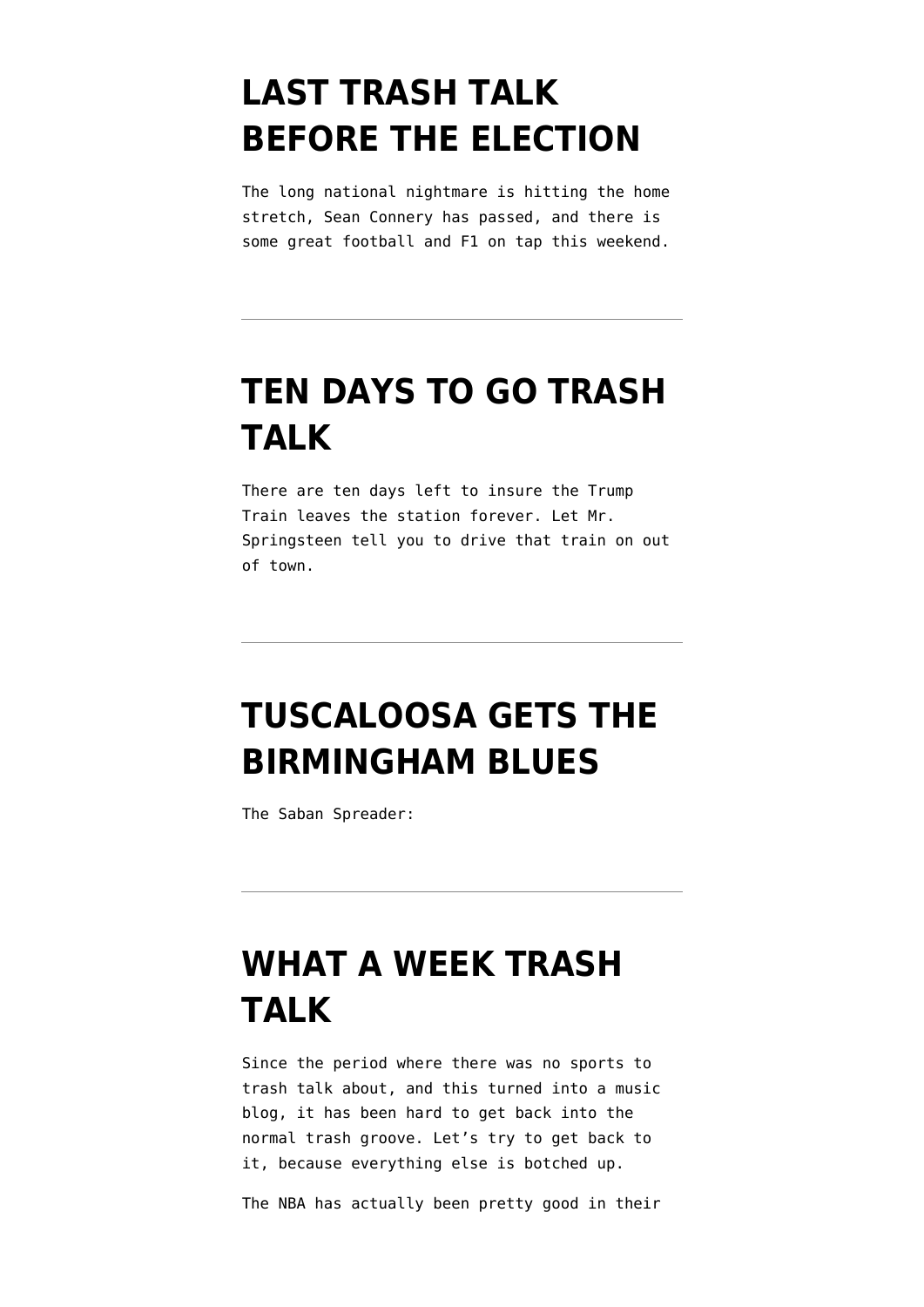bubble, but not that many are watching as normally would. Ditto for the NHL and MLB. For all the clamor to get sports "open" from all kinds of preening politicians, maybe that is okay. Sports are great, but there is a problem going on in the world.

The NFL is also back, and initially without much drama. That worm has turned. The Tennessee Titans had a full on Trump White House like outbreak. The Saints had a scare that, so far, seems to have abated. But then, as they were preparing to make the already perilous trip to Arrowhead to meet the Chiefs, the Patriots' Cam Newton has tested positive for Covid. That's a problem, both for the Pats and the league. The first three weeks went quite well, but the inevitable has arrived. The Covid has arrived, and not just as to the Trump crew. King Roger (h/t Scribe) we have a problem. It is sad in a way, because Newton's reclamation in New England was one of the really good stories in the NFL so far.

On a more somber note, Bob Gibson has passed. He was simply one of the best athletes in history. He did not just star in baseball, but was also a Harlem Globetrotter. If he had played in the NBA instead of MLB, he might have rivaled Elgin Baylor. He was that good. But MLB it was, and what a career[. Read this great story.](https://theathletic.com/1578309/2020/02/11/the-baseball-100-no-45-bob-gibson/)

Here is the Gibson stat line from just 1968. Keep in mind, this is just ONE season.

> .112 ERA 34 Starts 28 Complete Games 13 Shutouts

Yep, that is pretty good.

Music today by Johnny Rivers. No, he did not write all his songs. But neither did Elvis. [Johnny Rivers was great.](https://www.youtube.com/watch?v=qDG7ZdfBFRU) With a hat tip to the [Dodge City Cowboy Band](https://www.emptywheel.net/wp-content/uploads/2020/10/Screen-Shot-2020-10-03-at-3.57.12-AM.png).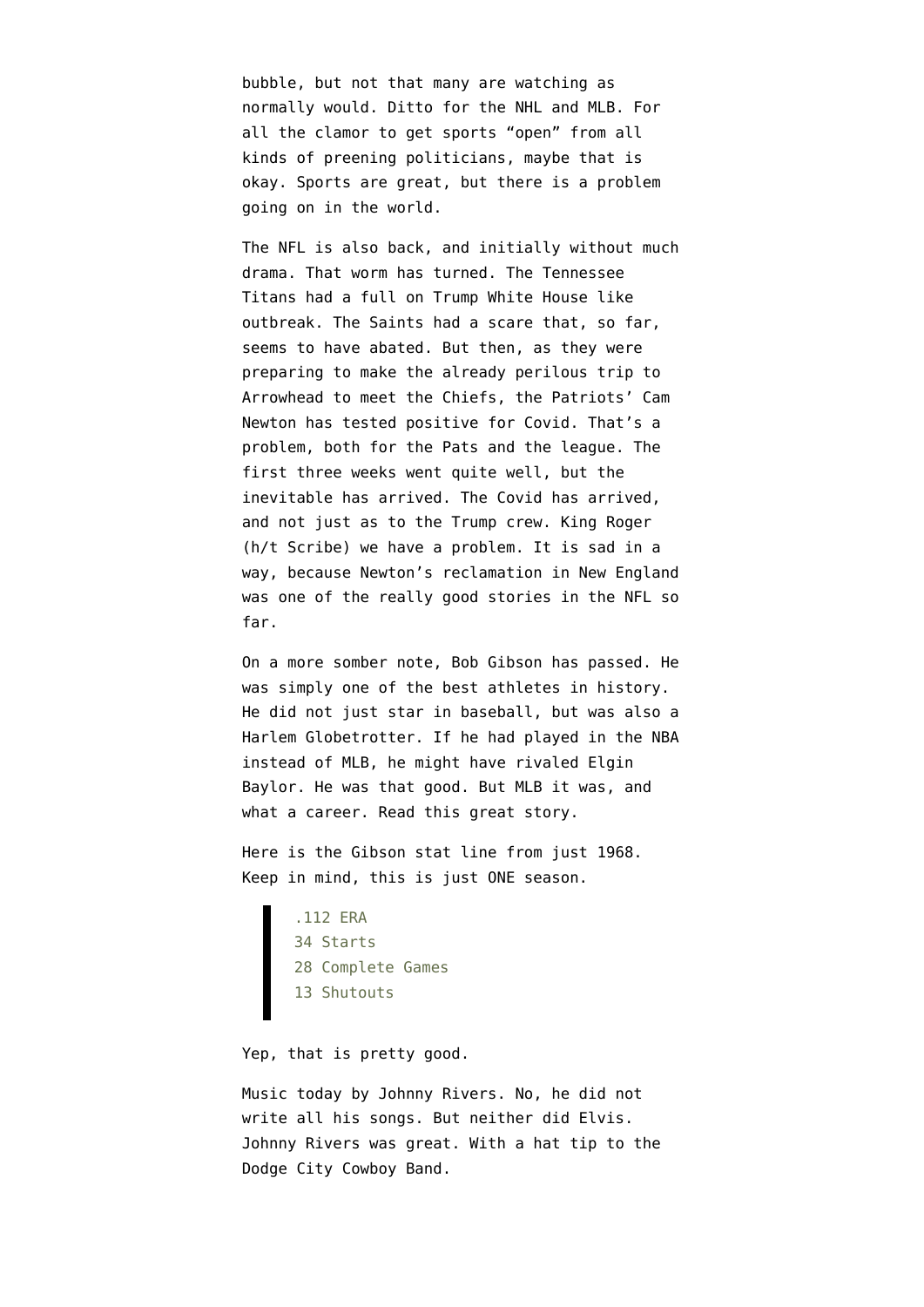## **[NFL SUNDAY TRASH](https://www.emptywheel.net/2020/09/13/nfl-sunday-trash-talk/) [TALK](https://www.emptywheel.net/2020/09/13/nfl-sunday-trash-talk/)**

I mostly boycotted NCAA football yesterday, and got busy with an absolutely insane F1 race from Italy. It is the Tuscan Grand Prix, celebrating Ferrari's 1000th F1 race. But is is a shit cookie cutter circuit, and the course is WAY too narrow. It is nuts, eight cars have already crashed out, and there has been safety cars out and two, TWO full red flag suspensions of the race.

Anyway, after the Chefs cooked and BBQ'd the Texans on Thursday, today brings a full slate of games.Brady and the Bucs have a very tough opener with the Saints. Probably can't win it, but we will start to see how they are going to look. Cards are choking on the Santa Clara air to play the 49ers.

Eh, it is a new year for everybody. Discuss!

# **[THE FABULOUS](https://www.emptywheel.net/2020/04/25/the-fabulous-emptywheel-music-blog-setting-the-scene/) [EMPTYWHEEL MUSIC](https://www.emptywheel.net/2020/04/25/the-fabulous-emptywheel-music-blog-setting-the-scene/) [BLOG: SETTING THE](https://www.emptywheel.net/2020/04/25/the-fabulous-emptywheel-music-blog-setting-the-scene/) [SCENE](https://www.emptywheel.net/2020/04/25/the-fabulous-emptywheel-music-blog-setting-the-scene/)**

We have done live music for a couple of weeks, now let's set the scene with the greatest music documentaries.